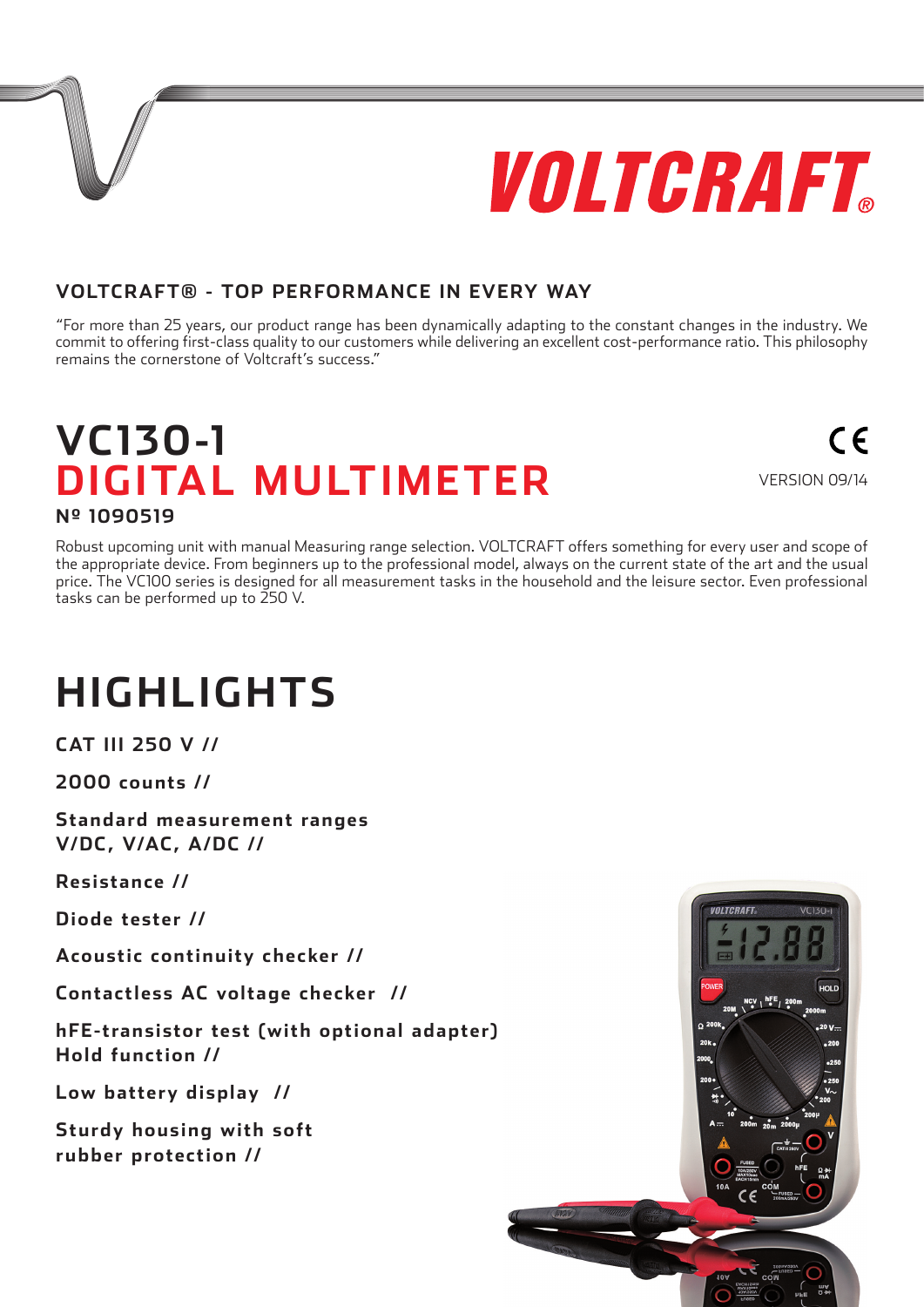# **TECHNICAL DATA**

| Display                 | 2000 counts (4000 counts with the VC170-1) |
|-------------------------|--------------------------------------------|
| Measuring frequency     | approx. 2-3 measuring operations/second    |
| Measuring lead length   | about 75 cm each                           |
| Measuring impedance     | $\frac{10}{10}$ (V range)                  |
| Operating voltage       | 9 V block battery                          |
| Working conditions g    | 0°C to 40°C max. 75% rF, non-condensin     |
| Operating altitude      | max. 2,000 m                               |
| Storage temperature     | $-10^{\circ}$ C to $+50^{\circ}$ C         |
| Weight                  | ca. 200 g                                  |
| Dimensions              | $(LxWxH)$ 137 x 72 x 35 (mm)               |
| Measuring category      | <b>CAT III 250 V</b>                       |
| Degree of contamination | 2                                          |

#### **Direct voltage, overload protection 250 V**

| Range<br>VC130-1/150-1 | Accuracy         | Resolution       | Range<br><b>VC170-1</b>                                                                                       | Accuracy          | <b>Resolution</b> |
|------------------------|------------------|------------------|---------------------------------------------------------------------------------------------------------------|-------------------|-------------------|
| 200 mV                 |                  | $0.1 \text{ mV}$ | 400 m $V^*$                                                                                                   | $\pm (0.8\% + 8)$ | 0.1 <sub>m</sub>  |
| 2000 mV                | $\pm(0.5\% + 8)$ | l mV             | 4000 mV                                                                                                       | $\pm(0.8\% + 8)$  | l mV              |
| 20 V                   |                  | 0.01V            | 40 V                                                                                                          |                   | 0.01V             |
| 200 V                  |                  | 0.1V             | 250 V                                                                                                         |                   | 0.1V              |
| 250 V                  | $\pm(0.8\% + 8)$ | 1 V              | * With the VC170-1, the 400 mV measuring range is only<br>available via the manual measuring range selection. |                   |                   |

#### **Alternating voltage (40 – 400 Hz), overload protection 250 V, Average recording for sinus signal.**

| Range<br>VC130-1/150-1 | Accuracy         | <b>Resolution</b> | Range VC170-                                                                                                  | Accuracy          | <b>Resolution</b> |
|------------------------|------------------|-------------------|---------------------------------------------------------------------------------------------------------------|-------------------|-------------------|
| 200 V                  | $\pm(1.5\% + 8)$ | 0.1V              | 400 m $V^*$                                                                                                   | $\pm$ (2.0% + 10) | 0.1 <sub>m</sub>  |
| 250 V                  |                  | 1 <sup>V</sup>    | 4000 mV                                                                                                       |                   | 1 mV              |
|                        |                  |                   | 40 V                                                                                                          | $\pm(1.6\% + 4)$  | 0.01V             |
|                        |                  |                   | 250 V                                                                                                         |                   | 0.1V              |
|                        |                  |                   | * With the VC170-1, the 400 mV measuring range is only<br>available via the manual measuring range selection. |                   |                   |

#### **Direct current, overload protection 1A/250V + 10 A/250 V**

| Range<br>VC130-1/150-1  | Accuracy           | <b>Resolution</b>  | Range<br><b>VC170-1</b> | Accuracy            | Resolution         |
|-------------------------|--------------------|--------------------|-------------------------|---------------------|--------------------|
| $200 \mu A^*$           | $\pm(1.3\% + 2)$   | $0.1 \mu A$        | $400 \mu A$             | $\pm(1.3\% + 2)$    | $0.1 \mu A$        |
| 2000 µA                 |                    | $\ln A$            | 4000 µA                 |                     | $l\mu A$           |
| $20 \text{ mA}$         |                    | 0.01 <sub>mA</sub> | 40 mA                   | $\pm(1.6\% + 2)$    | $0.01 \text{ mA}$  |
| 200 mA                  | $\pm(1.5\% + 8)$   | 0.1 <sub>m</sub> A | 400 mA                  |                     | 0.1 <sub>m</sub> A |
| 10A                     | $\pm$ (2.5 % + 10) | 0.01A              | 4A                      |                     | 0.01A              |
| * only with the VC130-1 |                    |                    | 10A                     | $\pm (2.0 \% + 10)$ | 0.1A               |